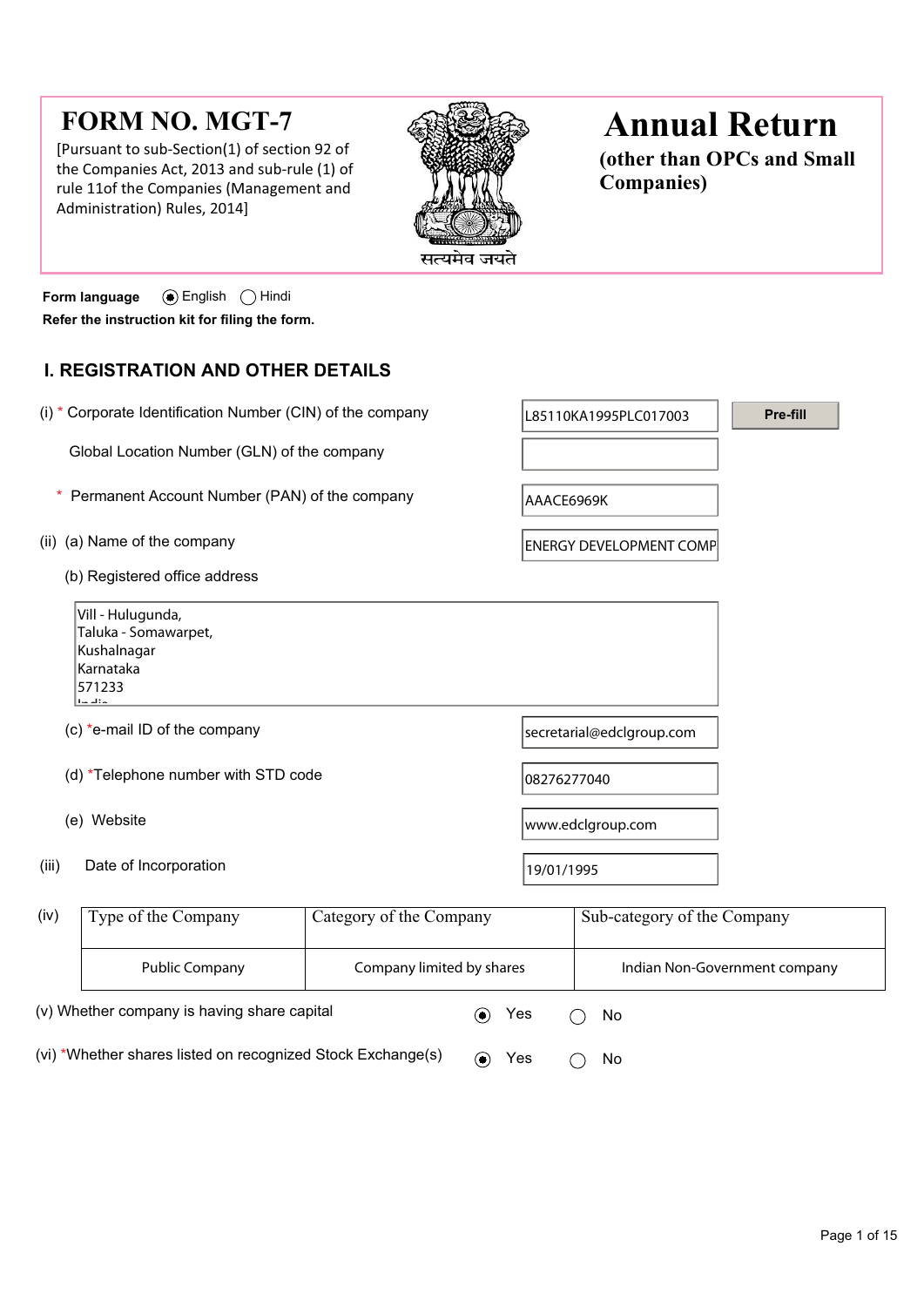#### (a) Details of stock exchanges where shares are listed

| S. No. | Stock Exchange Name                              | Code  |
|--------|--------------------------------------------------|-------|
|        | National Stock Exchange of India Ltd. & BSE Ltd. | 1,025 |
|        |                                                  |       |

| (b) CIN of the Registrar and Transfer Agent             |                                                                |                      |     | U74140WB1994PTC062636 | <b>Pre-fill</b> |  |  |
|---------------------------------------------------------|----------------------------------------------------------------|----------------------|-----|-----------------------|-----------------|--|--|
| Name of the Registrar and Transfer Agent                |                                                                |                      |     |                       |                 |  |  |
| INICHE TECHNOLOGIES PRIVATE LIMITED                     |                                                                |                      |     |                       |                 |  |  |
|                                                         | Registered office address of the Registrar and Transfer Agents |                      |     |                       |                 |  |  |
| 3A, Auckland Place<br>7th Floor, Room No. 7A & 7B,      |                                                                |                      |     |                       |                 |  |  |
| (vii) *Financial year From date  01/04/2020             |                                                                | (DD/MM/YYYY) To date |     | 31/03/2021            | (DD/MM/YYYY)    |  |  |
| (viii) *Whether Annual general meeting (AGM) held       |                                                                | $(\bullet)$          | Yes | No.                   |                 |  |  |
| (a) If yes, date of AGM                                 | 30/09/2021                                                     |                      |     |                       |                 |  |  |
| (b) Due date of AGM                                     | 30/09/2021                                                     |                      |     |                       |                 |  |  |
| (c) Whether any extension for AGM granted               |                                                                |                      | Yes | No<br>$(\bullet)$     |                 |  |  |
| <b>II. PRINCIPAL BUSINESS ACTIVITIES OF THE COMPANY</b> |                                                                |                      |     |                       |                 |  |  |

\*Number of business activities  $\vert_2$ 

| S.No | <b>Main</b><br>Activity<br>group code | Description of Main Activity group Business         | Activity<br> Code | Description of Business Activity                            | $%$ of turnover<br>of the<br>company |
|------|---------------------------------------|-----------------------------------------------------|-------------------|-------------------------------------------------------------|--------------------------------------|
|      |                                       | Electricity, gas, steam and air<br>condition supply | ıD1               | Electric power generation, transmission<br>and distribution | 93.95                                |
|      |                                       | Construction                                        | 'F2               | Roads, railways, Utility projects                           | 6.05                                 |

## **III. PARTICULARS OF HOLDING, SUBSIDIARY AND ASSOCIATE COMPANIES (INCLUDING JOINT VENTURES)**

\*No. of Companies for which information is to be given  $\boxed{6}$  **Pre-fill All** 

| S.No | Name of the company                            | CIN / FCRN | Holding/ Subsidiary/Associate/<br>Joint Venture | % of shares held |
|------|------------------------------------------------|------------|-------------------------------------------------|------------------|
|      | AYYAPPA HYDRO POWER LIMI U40100WB2005PLC116955 |            | Subsidiary                                      | 100              |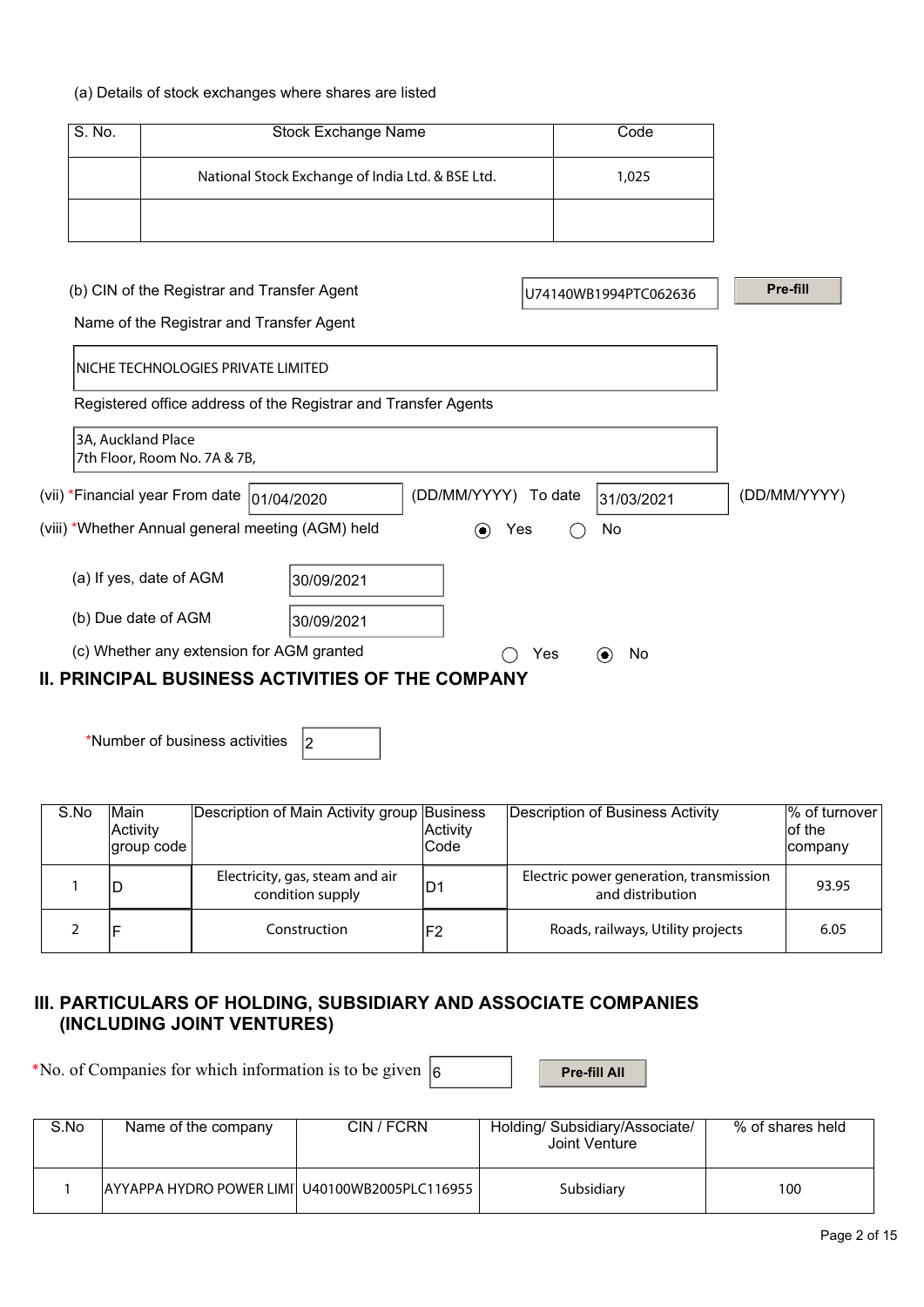|   | EDCL POWER PROJECTS LIMITIL U74140WB2002PLC095242 |                       | Subsidiary | 100 |
|---|---------------------------------------------------|-----------------------|------------|-----|
|   | EDCL - ARUNACHAL HYDRO PII U40104WB2010PTC152829  |                       | Subsidiary | 100 |
| 4 | IEASTERN RAMGANGA VALLEY I                        | U40104DL2007PTC160700 | Subsidiary | 51  |
|   | SARJU VALLEY HYDEL PROJEC'                        | U40101DL2007PTC160703 | Subsidiary | 51  |
| 6 | ARUNACHAL HYDRO POWER LI                          | U40101AR2013PLC008384 | Associate  | 24  |

# **IV. SHARE CAPITAL, DEBENTURES AND OTHER SECURITIES OF THE COMPANY**

# (i) \*SHARE CAPITAL

## (a) Equity share capital

| <b>Particulars</b>                           | Authorised<br>capital | <i><b>Issued</b></i><br>capital | Subscribed<br>capital | Paid up capital |
|----------------------------------------------|-----------------------|---------------------------------|-----------------------|-----------------|
| Total number of equity shares                | 50,000,000            | 47,500,000                      | 47,500,000            | 47,500,000      |
| Total amount of equity shares (in<br>Rupees) | 500,000,000           | 475,000,000                     | 475,000,000           | 475,000,000     |

## Number of classes 11

| <b>Class of Shares</b><br><b>EQUITY SHARE</b> | <b>Authorised</b><br>capital | llssued<br>capital | <b>Subscribed</b><br>capital | Paid up capital |
|-----------------------------------------------|------------------------------|--------------------|------------------------------|-----------------|
| Number of equity shares                       | 50,000,000                   | 47,500,000         | 47,500,000                   | 47,500,000      |
| Nominal value per share (in rupees)           | 10                           | 10                 | 10                           | 10              |
| Total amount of equity shares (in rupees)     | 500,000,000                  | 475,000,000        | 475,000,000                  | 475,000,000     |

#### **(b) Preference share capital**

| <b>Particulars</b>                                                      | Authorised<br>capital | <b>Issued</b><br>capital | Subscribed<br>capital | Paid-up capital |
|-------------------------------------------------------------------------|-----------------------|--------------------------|-----------------------|-----------------|
| Total number of preference shares                                       |                       |                          | U                     |                 |
| Total amount of preference shares $\vert_{\Omega}$<br>$($ in rupees $)$ |                       |                          | U                     |                 |

Number of classes  $\vert$  0

Class of shares **Authorised** Authorised capital Issued<br>capital Subscribed<br>capital Paid up capital Number of preference shares Nominal value per share (in rupees) Total amount of preference shares (in rupees)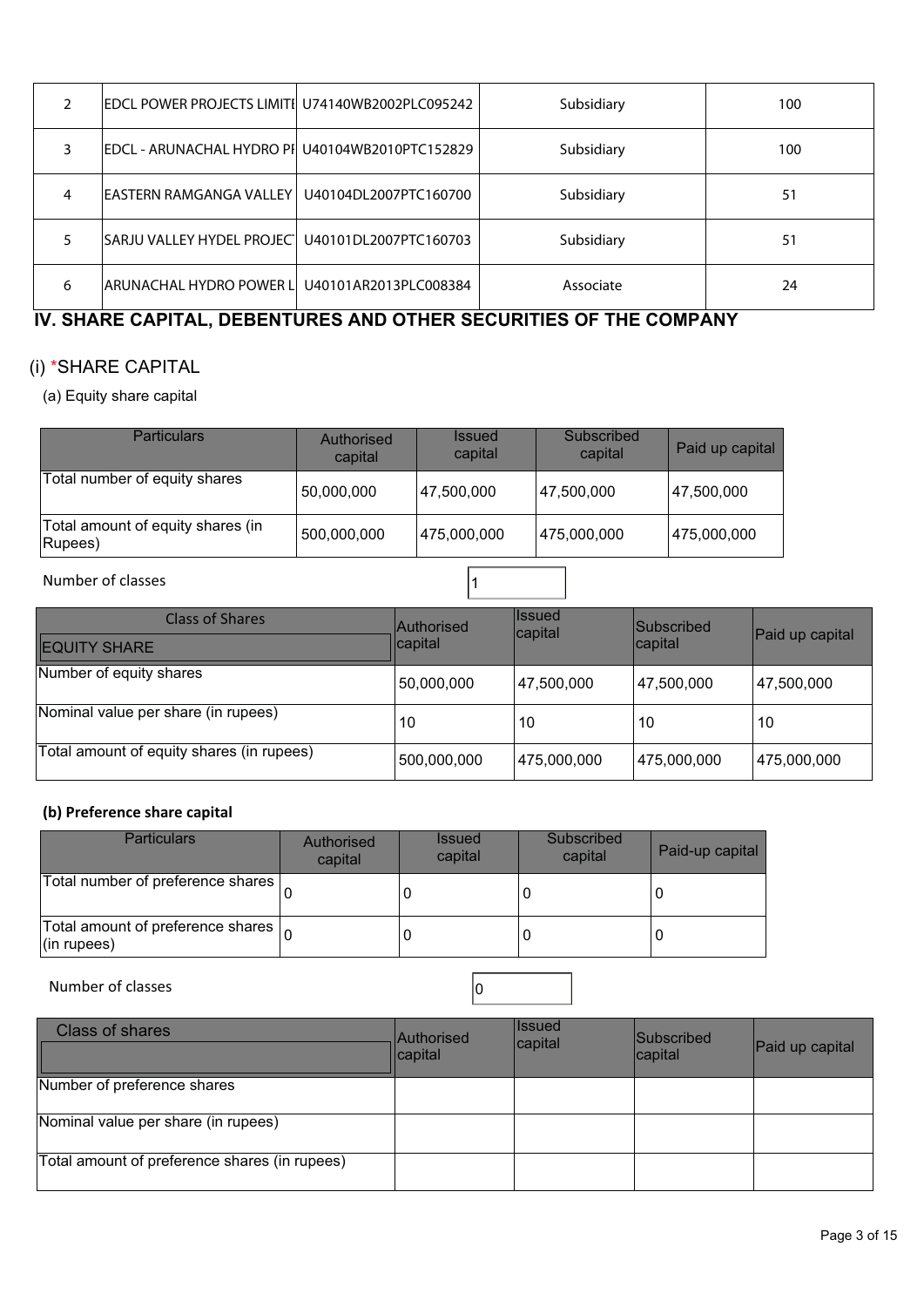## **(c) Unclassified share capital**

| <b>Particulars</b>                  | <b>Authorised Capital</b> |
|-------------------------------------|---------------------------|
| Total amount of unclassified shares |                           |

## **(d) Break-up of paid-up share capital**

| <b>Class of shares</b>                        |           | <b>Number of shares</b> |             | <b>Total</b><br>nominal<br>amount | <b>Total</b><br>Paid-up<br>amount | <b>Total</b><br>premium |
|-----------------------------------------------|-----------|-------------------------|-------------|-----------------------------------|-----------------------------------|-------------------------|
| <b>Equity shares</b>                          | Physical  | <b>DEMAT</b>            | Total       |                                   |                                   |                         |
| At the beginning of the year                  | 27,606    | 47,472,394              |             | 47500000 475,000,000 475,000,00   |                                   |                         |
| Increase during the year                      | 0         | $\mathbf 0$             | $\pmb{0}$   | $\pmb{0}$                         | $\pmb{0}$                         | 10                      |
| i. Pubic Issues                               | $\pmb{0}$ | $\mathbf 0$             | $\mathbf 0$ | $\pmb{0}$                         | $\mathbf 0$                       |                         |
| ii. Rights issue                              | $\pmb{0}$ | $\mathbf 0$             | $\mathbf 0$ | $\mathbf 0$                       | $\boldsymbol{0}$                  | lo.                     |
| iii. Bonus issue                              | 0         | $\mathbf 0$             | $\pmb{0}$   | $\mathbf 0$                       | $\mathbf 0$                       | 10                      |
| iv. Private Placement/ Preferential allotment | 0         | $\mathbf 0$             | $\mathbf 0$ | $\mathbf 0$                       | $\mathbf 0$                       | I٥                      |
| v. ESOPs                                      | $\pmb{0}$ | $\pmb{0}$               | $\pmb{0}$   | $\pmb{0}$                         | $\boldsymbol{0}$                  | O                       |
| vi. Sweat equity shares allotted              | $\pmb{0}$ | $\mathbf 0$             | $\mathbf 0$ | $\pmb{0}$                         | $\boldsymbol{0}$                  | I٥                      |
| vii. Conversion of Preference share           | $\pmb{0}$ | $\mathbf 0$             | $\mathbf 0$ | $\pmb{0}$                         | $\mathbf 0$                       | 0                       |
| viii. Conversion of Debentures                | 0         | $\pmb{0}$               | $\mathbf 0$ | $\mathbf 0$                       | $\mathbf 0$                       | 10                      |
| ix. GDRs/ADRs                                 | $\pmb{0}$ | $\mathbf 0$             | $\mathbf 0$ | $\pmb{0}$                         | $\mathbf 0$                       | I٥                      |
| x. Others, specify                            |           |                         |             | $\pmb{0}$                         | $\pmb{0}$                         | lo.                     |
| Demat during the year                         |           |                         |             |                                   |                                   |                         |
| Decrease during the year                      | $\pmb{0}$ | $\pmb{0}$               | $\mathbf 0$ | $\pmb{0}$                         | $\boldsymbol{0}$                  | I٥                      |
| i. Buy-back of shares                         | $\pmb{0}$ | $\boldsymbol{0}$        | $\pmb{0}$   | $\pmb{0}$                         | $\pmb{0}$                         | 10                      |
| ii. Shares forfeited                          | $\pmb{0}$ | $\mathbf 0$             | $\pmb{0}$   | $\mathbf 0$                       | $\pmb{0}$                         | 10                      |
| iii. Reduction of share capital               | 0         | $\pmb{0}$               | $\pmb{0}$   | $\pmb{0}$                         | $\pmb{0}$                         | l0                      |
| iv. Others, specify                           |           |                         |             | $\pmb{0}$                         | $\pmb{0}$                         |                         |
| Demat during the year                         |           |                         |             |                                   |                                   |                         |
| At the end of the year                        | 27,606    | 47,472,394              |             | 47500000 475,000,000 475,000,00   |                                   |                         |
| <b>Preference shares</b>                      |           |                         |             |                                   |                                   |                         |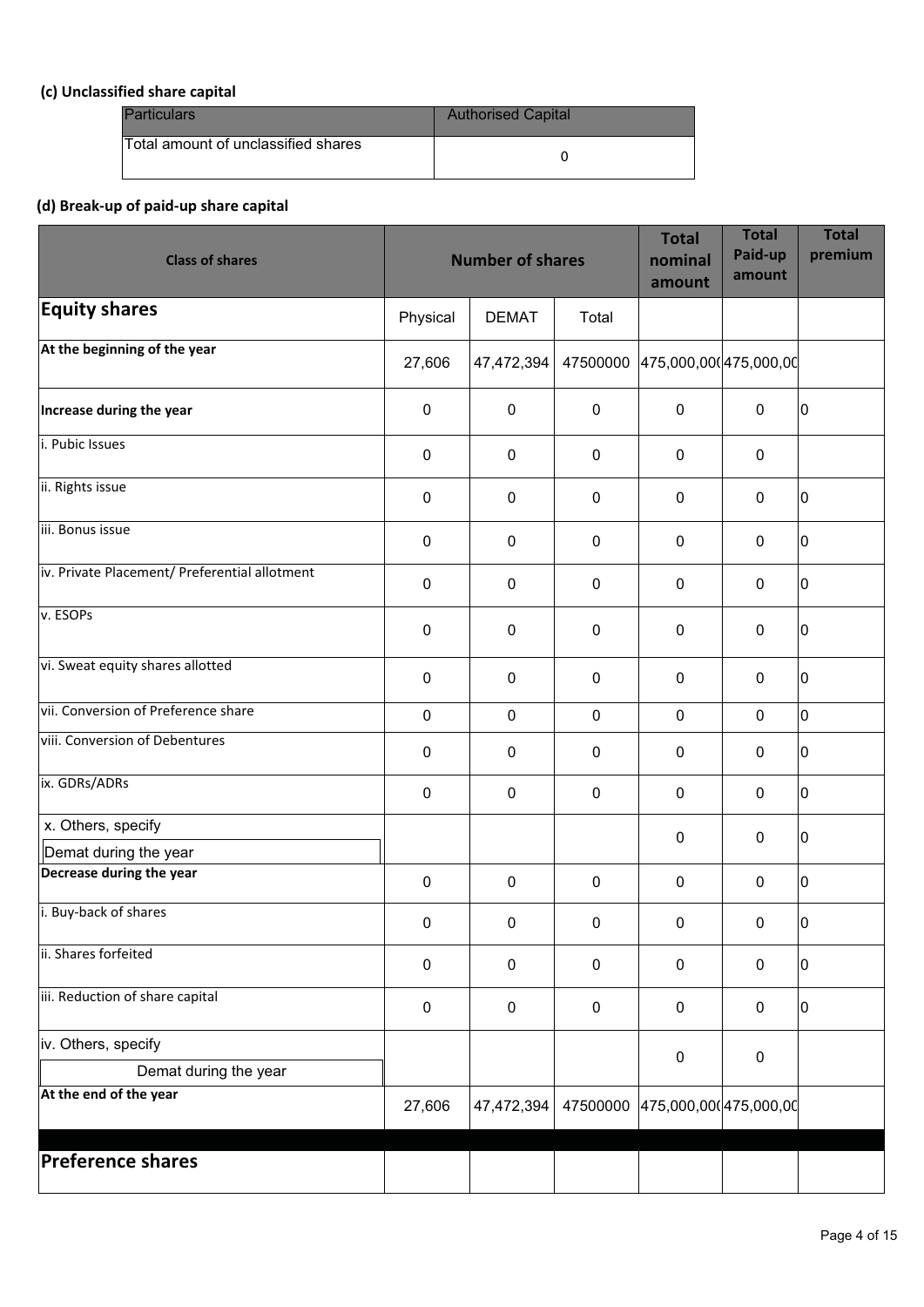| At the beginning of the year     | $\mathbf 0$ | $\mathbf{0}$ | $\mathbf{0}$ | $\mathbf{0}$ | 0           |    |
|----------------------------------|-------------|--------------|--------------|--------------|-------------|----|
| Increase during the year         | $\mathbf 0$ | 0            | $\mathbf 0$  | $\mathbf 0$  | $\mathbf 0$ | IО |
| i. Issues of shares              | $\mathbf 0$ | $\mathbf{0}$ | $\mathbf 0$  | $\Omega$     | $\mathbf 0$ | IО |
| ii. Re-issue of forfeited shares | $\pmb{0}$   | $\mathbf 0$  | $\mathbf 0$  | $\mathbf 0$  | $\mathbf 0$ | 10 |
| iii. Others, specify<br>0        |             |              |              | $\pmb{0}$    | $\pmb{0}$   |    |
| Decrease during the year         | $\mathbf 0$ | $\mathbf 0$  | $\mathbf 0$  | $\mathbf 0$  | $\mathbf 0$ | Iо |
| i. Redemption of shares          | $\mathbf 0$ | $\mathbf{0}$ | $\mathbf 0$  | $\mathbf 0$  | $\mathbf 0$ | 10 |
| ii. Shares forfeited             | $\mathbf 0$ | $\mathbf 0$  | $\mathbf 0$  | $\mathbf 0$  | $\mathbf 0$ | IО |
| iii. Reduction of share capital  | $\mathbf 0$ | $\mathbf{0}$ | $\mathbf 0$  | $\mathbf 0$  | $\mathbf 0$ | 10 |
| iv. Others, specify              |             |              |              | $\mathbf 0$  | $\mathbf 0$ |    |
| $\Omega$                         |             |              |              |              |             |    |
| At the end of the year           | 0           | 0            | 0            | 0            | $\mathbf 0$ |    |

After split / Number of shares

Consolidation

Consolidation

| (ii) Details of stock split/consolidation during the year (for each class of shares) |                  |  |      |       |
|--------------------------------------------------------------------------------------|------------------|--|------|-------|
|                                                                                      | Class of shares  |  | (ii) | (iii) |
| Before split /                                                                       | Number of shares |  |      |       |

Face value per share

Face value per share

| At the end of the year                                                               |  |  |              |
|--------------------------------------------------------------------------------------|--|--|--------------|
| ISIN of the equity shares of the company                                             |  |  | INE306C01019 |
| (ii) Details of stock split/consolidation during the year (for each class of shares) |  |  |              |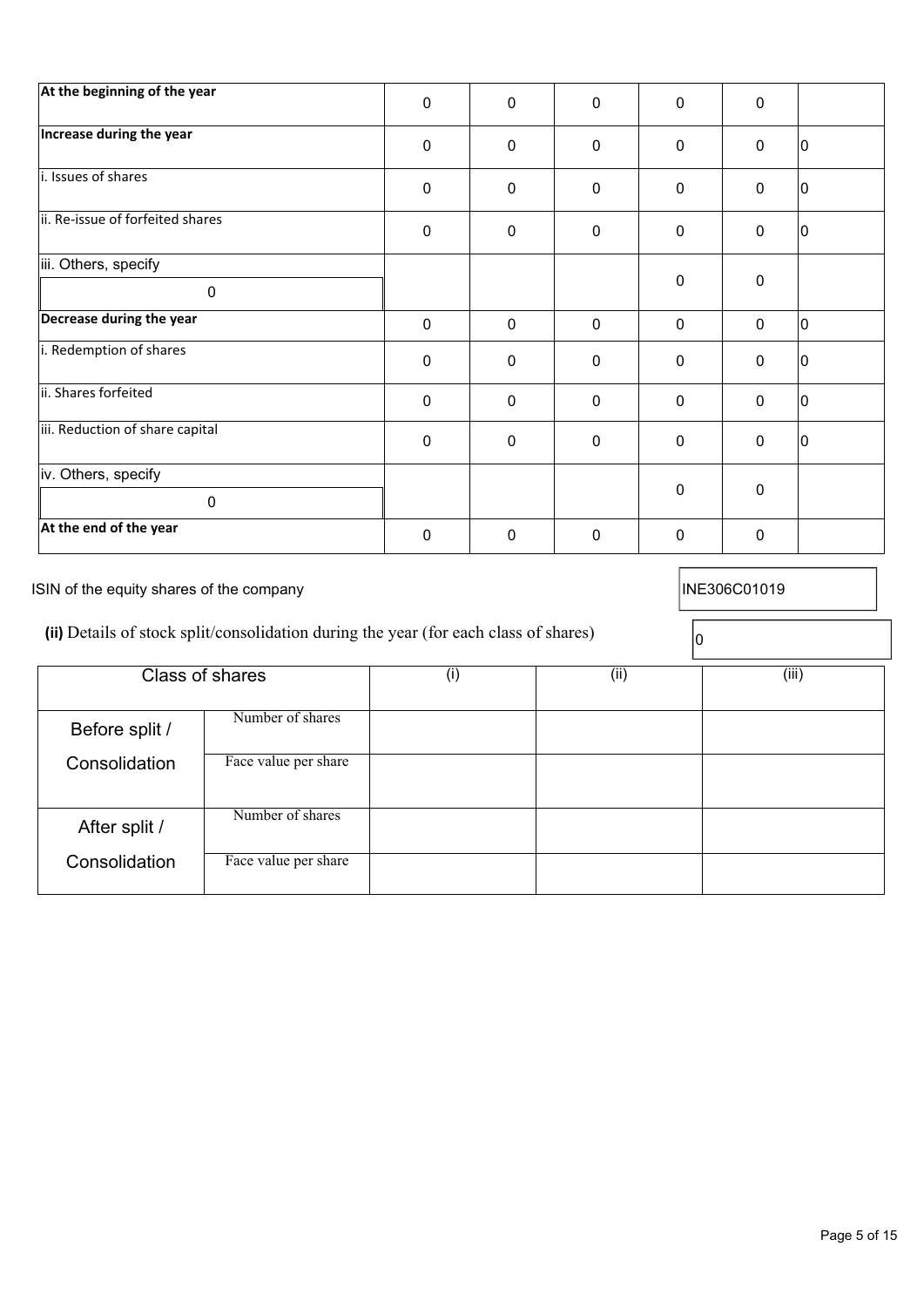**(iii) Details of shares/Debentures Transfers since closure date of last financial year (or in the case of the first return at any time since the incorporation of the company) \*** 

| $\boxtimes$ | Nil                                              |                     |              |                             |
|-------------|--------------------------------------------------|---------------------|--------------|-----------------------------|
|             | [Details being provided in a CD/Digital Media]   | $\bigcap$ Yes       | No<br>( )    | Not Applicable<br>$\bigcap$ |
|             |                                                  |                     |              |                             |
|             | Separate sheet attached for details of transfers | $\cdot$ $\cdot$ Yes | $\bigcap$ No |                             |

Note: In case list of transfer exceeds 10, option for submission as a separate sheet attachment or submission in a CD/Digital Media may be shown.

| Date of the previous annual general meeting                                                               |         |  |             |            |  |
|-----------------------------------------------------------------------------------------------------------|---------|--|-------------|------------|--|
| Date of registration of transfer (Date Month Year)                                                        |         |  |             |            |  |
| 1 - Equity, 2- Preference Shares, 3 - Debentures, 4 - Stock<br>Type of transfer                           |         |  |             |            |  |
| Amount per Share/<br>Number of Shares/ Debentures/<br>Debenture/Unit (in Rs.)<br><b>Units Transferred</b> |         |  |             |            |  |
| Ledger Folio of Transferor                                                                                |         |  |             |            |  |
| <b>Transferor's Name</b>                                                                                  |         |  |             |            |  |
|                                                                                                           | Surname |  | middle name | first name |  |
| Ledger Folio of Transferee                                                                                |         |  |             |            |  |
| <b>Transferee's Name</b>                                                                                  |         |  |             |            |  |
|                                                                                                           | Surname |  | middle name | first name |  |
| Date of registration of transfer (Date Month Year)                                                        |         |  |             |            |  |
| 1 - Equity, 2- Preference Shares, 3 - Debentures, 4 - Stock<br>Type of transfer                           |         |  |             |            |  |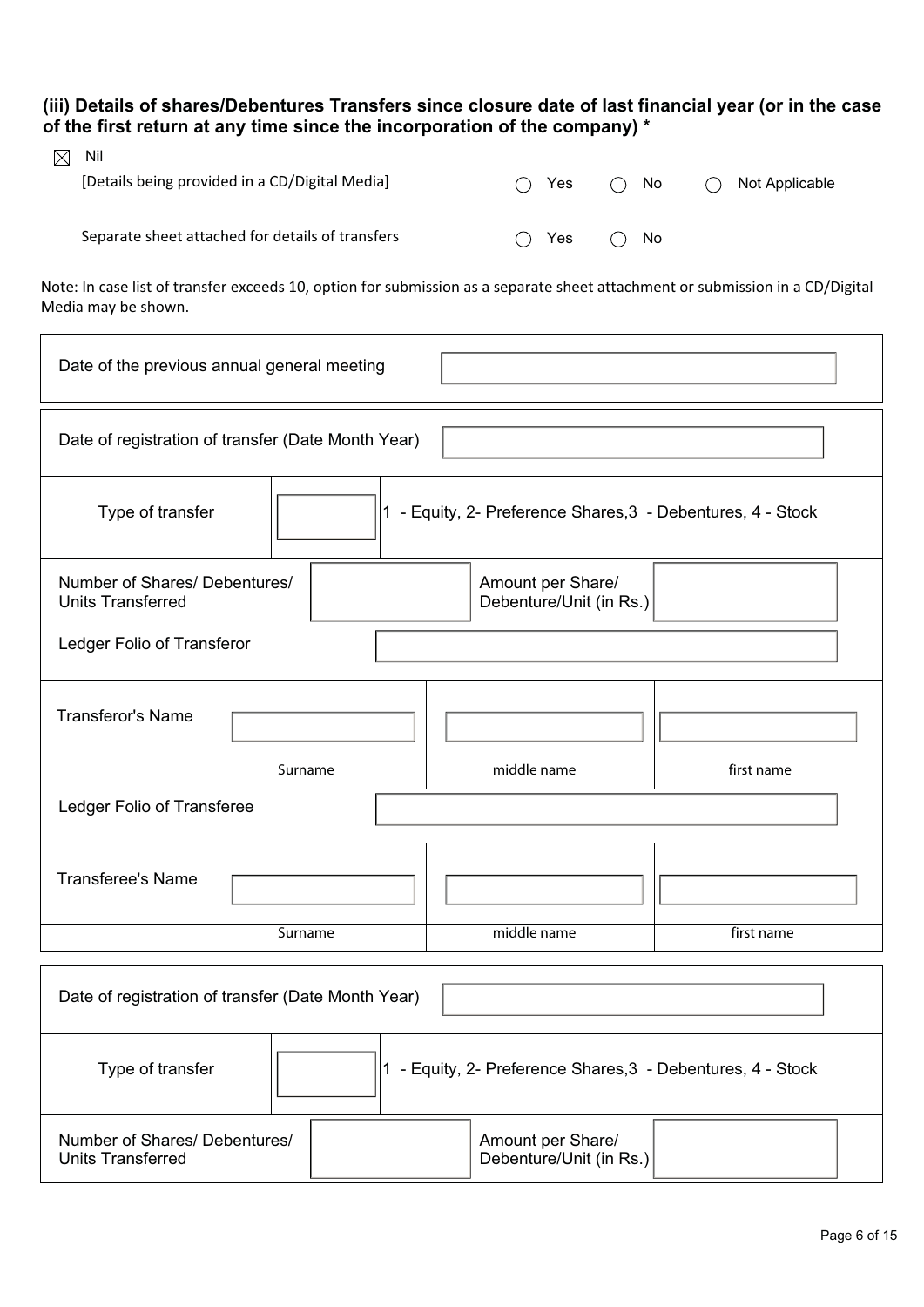| Ledger Folio of Transferor |         |             |            |  |
|----------------------------|---------|-------------|------------|--|
| <b>Transferor's Name</b>   |         |             |            |  |
|                            | Surname | middle name | first name |  |
| Ledger Folio of Transferee |         |             |            |  |
| <b>Transferee's Name</b>   |         |             |            |  |
|                            | Surname | middle name | first name |  |

## **(iv)** \***Debentures (Outstanding as at the end of financial year)**

| <b>Particulars</b>            | Number of units | Nominal value per<br>lunit | <b>Total value</b> |
|-------------------------------|-----------------|----------------------------|--------------------|
| Non-convertible debentures    | 0               | 0                          | 0                  |
| Partly convertible debentures | 0               | 0                          | 0                  |
| Fully convertible debentures  | 0               | 0                          | 0                  |
| <b>Total</b>                  |                 |                            | 0                  |

## **Details of debentures**

| <b>Class of debentures</b>           | Outstanding as at<br>the beginning of the year<br><b>vear</b> | Increase during the | Decrease during the Outstanding as at<br><i>vear</i> | the end of the year |
|--------------------------------------|---------------------------------------------------------------|---------------------|------------------------------------------------------|---------------------|
| Non-convertible debentures           |                                                               |                     |                                                      |                     |
| <b>Partly convertible debentures</b> |                                                               |                     |                                                      |                     |
| <b>Fully convertible debentures</b>  |                                                               |                     |                                                      |                     |

#### **(v) Securities (other than shares and debentures)** 0 Type of Securities Number of Securities Nominal Value of each Unit Total Nominal Value Paid up Value of each Unit Total Paid up Value Total

**V. \*Turnover and net worth of the company (as defined in the Companies Act, 2013)**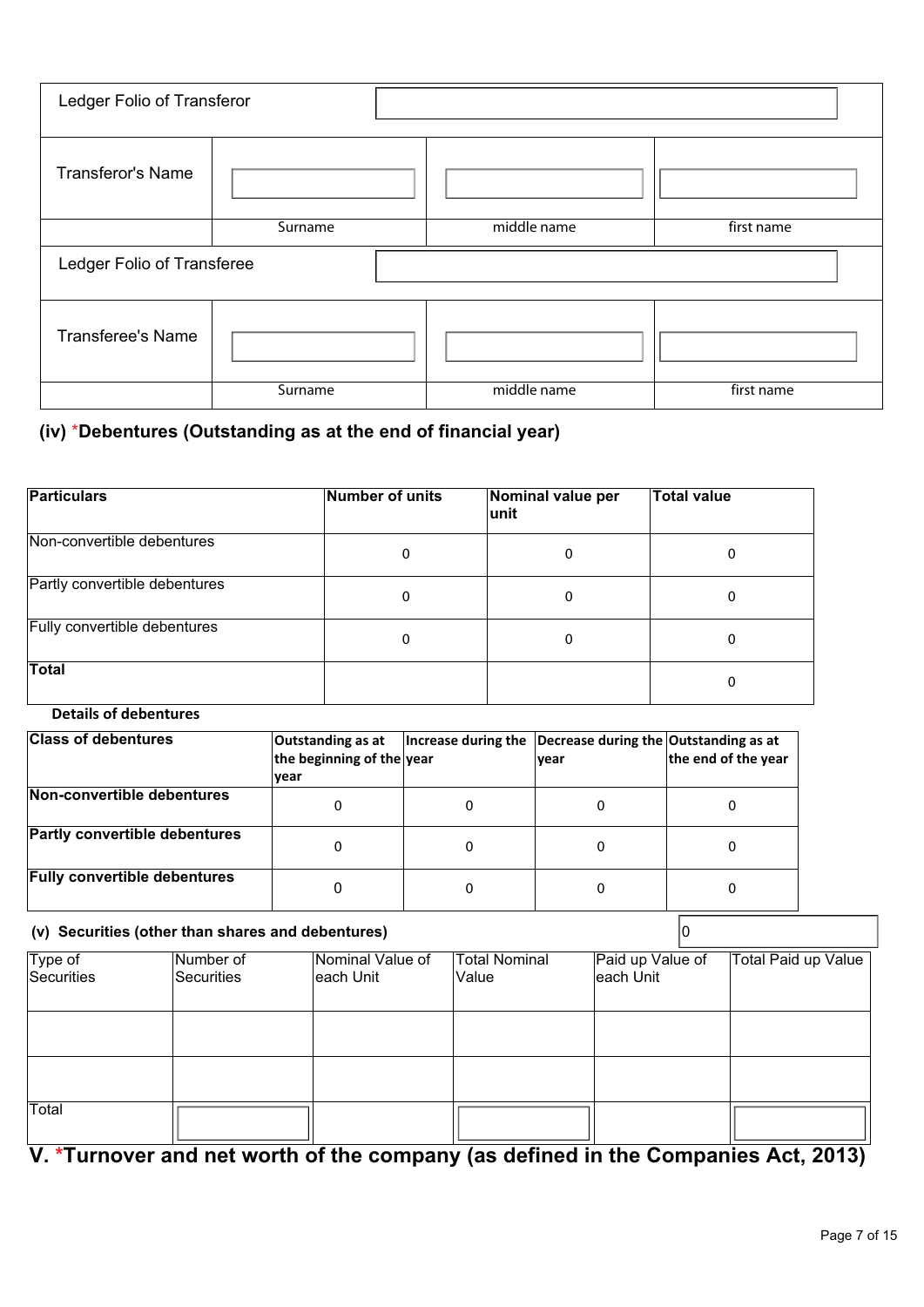**(i) Turnover**  113,704,599

#### **(ii) Net worth of the Company**  (ii) Net worth of the Company<br> $\frac{1,476,789,267}{2}$

#### **VI. (a) \*SHARE HOLDING PATTERN - Promoters**

| <b>S. No.</b>    | Category                                | Equity                  |            | Preference              |            |
|------------------|-----------------------------------------|-------------------------|------------|-------------------------|------------|
|                  |                                         | <b>Number of shares</b> | Percentage | <b>Number of shares</b> | Percentage |
| $\overline{1}$ . | Individual/Hindu Undivided Family       |                         |            |                         |            |
|                  | (i) Indian                              | 13,404,867              | 28.22      | $\pmb{0}$               |            |
|                  | (ii) Non-resident Indian (NRI)          | $\pmb{0}$               | $\pmb{0}$  | $\pmb{0}$               |            |
|                  | (iii) Foreign national (other than NRI) | $\pmb{0}$               | $\pmb{0}$  | $\pmb{0}$               |            |
| 2.               | Government                              |                         |            |                         |            |
|                  | (i) Central Government                  | $\pmb{0}$               | $\pmb{0}$  | $\pmb{0}$               |            |
|                  | (ii) State Government                   | $\pmb{0}$               | $\pmb{0}$  | $\pmb{0}$               |            |
|                  | (iii) Government companies              | $\mathbf 0$             | $\pmb{0}$  | $\mathbf 0$             |            |
| 3.               | Insurance companies                     | $\pmb{0}$               | $\pmb{0}$  | $\pmb{0}$               |            |
| 4.               | <b>Banks</b>                            | $\pmb{0}$               | $\pmb{0}$  | $\pmb{0}$               |            |
| 5.               | <b>Financial institutions</b>           | $\pmb{0}$               | $\pmb{0}$  | $\pmb{0}$               |            |
| 6.               | Foreign institutional investors         | $\pmb{0}$               | $\pmb{0}$  | $\pmb{0}$               |            |
| 7.               | Mutual funds                            | $\pmb{0}$               | $\pmb{0}$  | $\pmb{0}$               |            |
| 8.               | Venture capital                         | $\pmb{0}$               | $\pmb{0}$  | $\pmb{0}$               |            |
| 9.               | Body corporate<br>(not mentioned above) | 14,211,174              | 29.92      | $\mathbf{0}$            |            |
| 10.              | Others                                  | $\pmb{0}$               | $\pmb{0}$  | $\pmb{0}$               |            |
|                  | <b>Total</b>                            | 27,616,041              | 58.14      | $\pmb{0}$               | $\pmb{0}$  |

# **Total number of shareholders (promoters)** <sup>6</sup>

# **(b) \*SHARE HOLDING PATTERN - Public/Other than promoters**

| S. No. | Category | Equity                  |            | Preference       |            |  |
|--------|----------|-------------------------|------------|------------------|------------|--|
|        |          | <b>Number of shares</b> | Percentage | Number of shares | Percentage |  |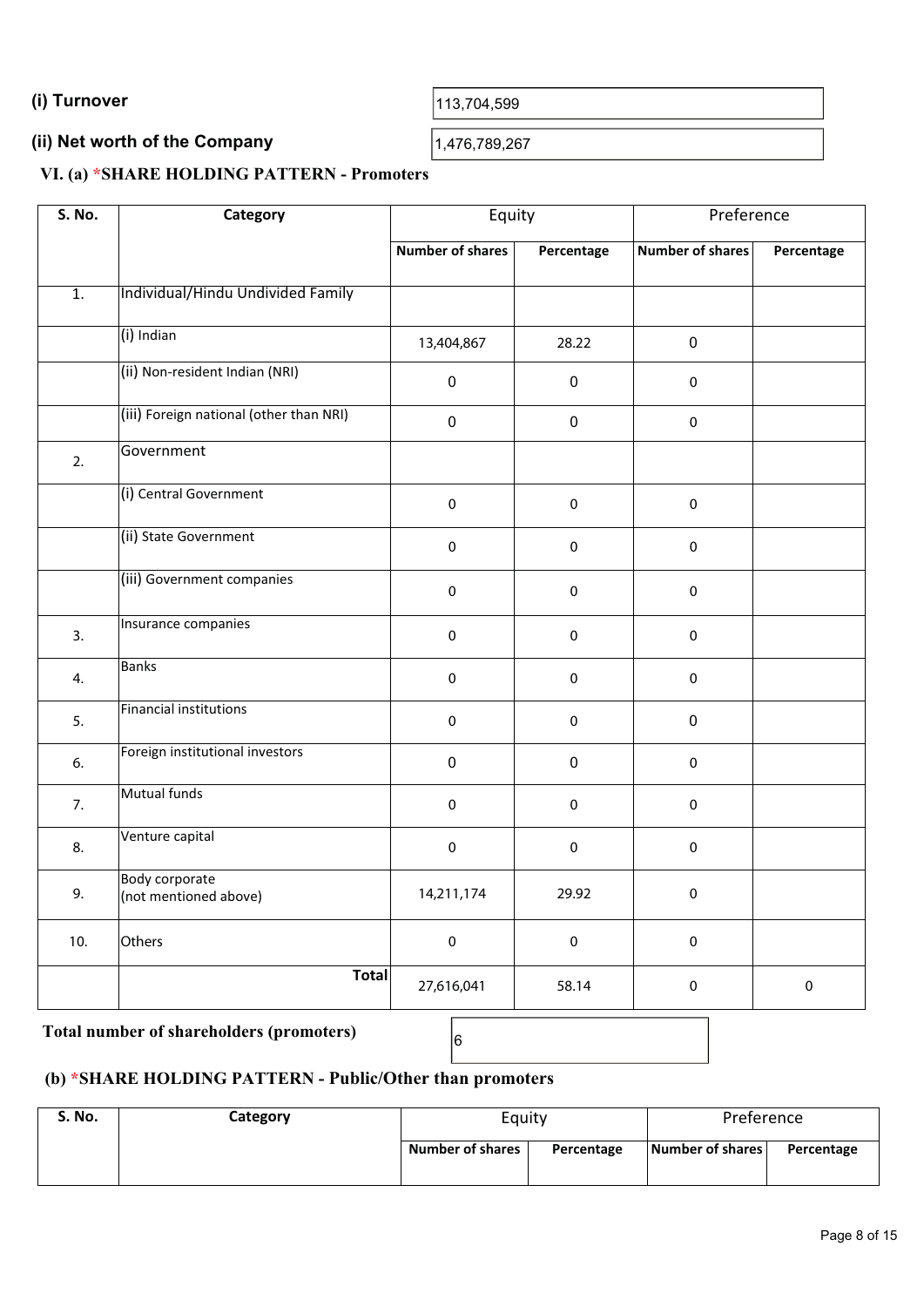| $\overline{1}$ . | Individual/Hindu Undivided Family       |            |             |             |             |
|------------------|-----------------------------------------|------------|-------------|-------------|-------------|
|                  | (i) Indian                              | 15,410,978 | 32.44       | $\pmb{0}$   |             |
|                  | (ii) Non-resident Indian (NRI)          | 289,218    | 0.61        | $\pmb{0}$   |             |
|                  | (iii) Foreign national (other than NRI) | $\pmb{0}$  | $\mathbf 0$ | $\pmb{0}$   |             |
| 2.               | Government                              |            |             |             |             |
|                  | (i) Central Government                  | $\pmb{0}$  | $\pmb{0}$   | $\pmb{0}$   |             |
|                  | (ii) State Government                   | $\pmb{0}$  | $\pmb{0}$   | $\pmb{0}$   |             |
|                  | (iii) Government companies              | $\pmb{0}$  | $\pmb{0}$   | $\pmb{0}$   |             |
| 3.               | Insurance companies                     | $\pmb{0}$  | $\pmb{0}$   | $\pmb{0}$   |             |
| 4.               | <b>Banks</b>                            | $\pmb{0}$  | $\pmb{0}$   | $\pmb{0}$   |             |
| 5.               | <b>Financial institutions</b>           | $\pmb{0}$  | $\pmb{0}$   | $\pmb{0}$   |             |
| 6.               | Foreign institutional investors         | $\pmb{0}$  | $\pmb{0}$   | $\pmb{0}$   |             |
| 7.               | Mutual funds                            | $\pmb{0}$  | $\mathbf 0$ | $\pmb{0}$   |             |
| 8.               | Venture capital                         | $\pmb{0}$  | $\pmb{0}$   | $\pmb{0}$   |             |
| 9.               | Body corporate<br>(not mentioned above) | 4,086,216  | 8.6         | $\pmb{0}$   |             |
| 10.              | Others<br>Clearing Members, IEPF Aut    | 97,547     | 0.21        | $\pmb{0}$   |             |
|                  | <b>Total</b>                            | 19,883,959 | 41.86       | $\mathbf 0$ | $\mathbf 0$ |

Total number of shareholders (other than promoters)

**Total number of shareholders (Promoters+Public/ Other than promoters)** 

| 13,605 |
|--------|
| 13,611 |

## **VII. \*NUMBER OF PROMOTERS, MEMBERS, DEBENTURE HOLDERS (Details, Promoters, Members (other than promoters), Debenture holders)**

| <b>Details</b>                    | At the beginning of the year | At the end of the year |
|-----------------------------------|------------------------------|------------------------|
| <b>IPromoters</b>                 | 6                            | 6                      |
| Members<br>(other than promoters) | 12,289                       | 13,605                 |
| Debenture holders                 | 0                            |                        |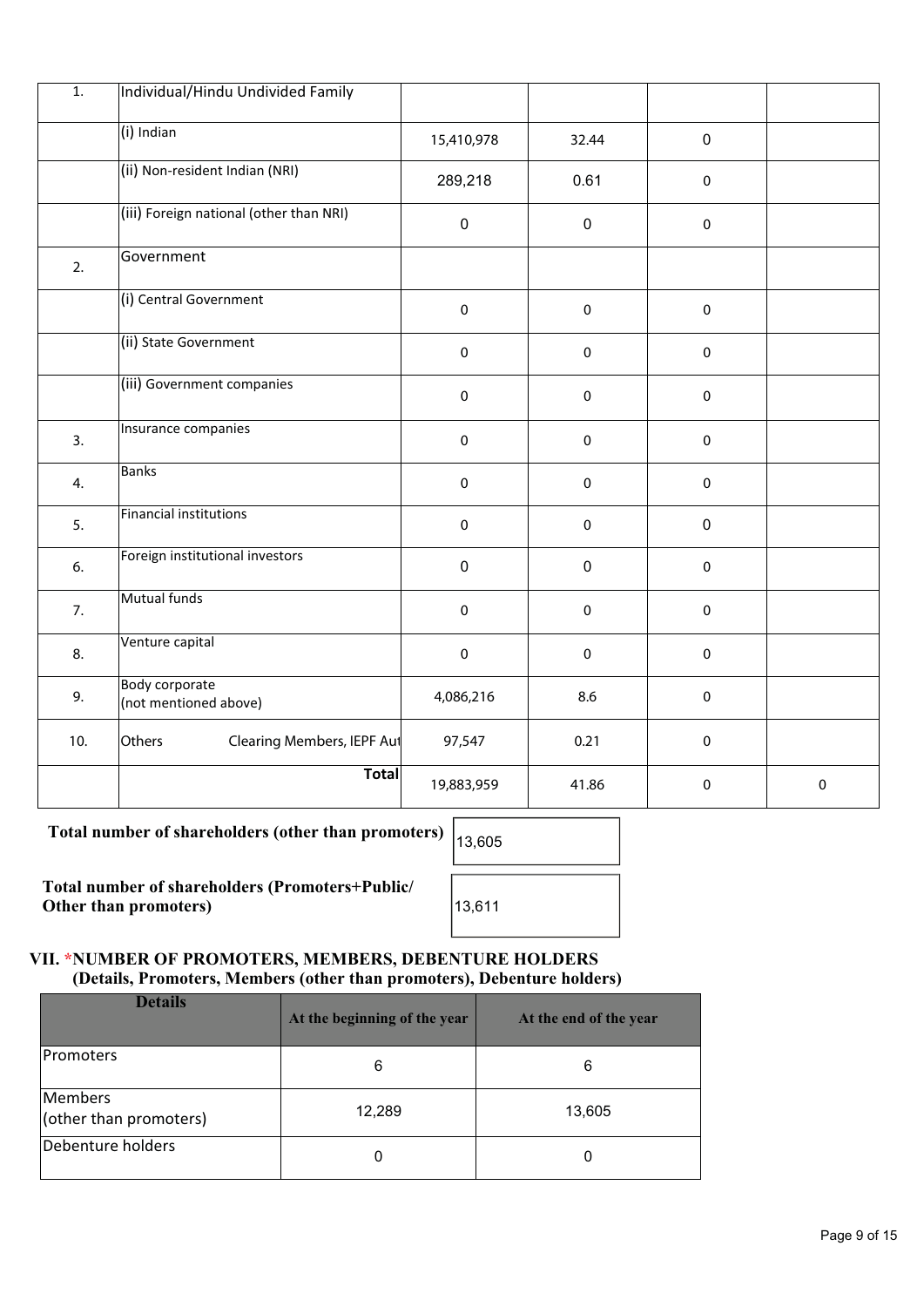#### **VIII. DETAILS OF DIRECTORS AND KEY MANAGERIAL PERSONNEL**

## **(A) \*Composition of Board of Directors**

| Category                                    |             | Number of directors at the<br>beginning of the year |             | Number of directors at the end<br>of the year | Percentage of shares held by<br>directors as at the end of year |               |
|---------------------------------------------|-------------|-----------------------------------------------------|-------------|-----------------------------------------------|-----------------------------------------------------------------|---------------|
|                                             | Executive   | Non-executive                                       | Executive   | Non-executive                                 | Executive                                                       | Non-executive |
| A. Promoter                                 | $\mathbf 0$ | $\overline{2}$                                      | $\Omega$    | 1                                             | $\pmb{0}$                                                       | 8.73          |
| <b>B. Non-Promoter</b>                      | 1           | $\overline{2}$                                      | 1           | 4                                             | $\mathbf 0$                                                     | $\mathbf 0$   |
| (i) Non-Independent                         | 1           | $\mathbf 0$                                         | 1           | 1                                             | 0                                                               | $\mathbf{0}$  |
| (ii) Independent                            | $\Omega$    | $\overline{2}$                                      | $\mathbf 0$ | 3                                             | 0                                                               | 0             |
| <b>C. Nominee Directors</b><br>representing | $\mathbf 0$ | $\pmb{0}$                                           | $\mathbf 0$ | 0                                             | 0                                                               | 0             |
| $(i)$ Banks & FIs                           | $\mathbf 0$ | $\mathbf 0$                                         | $\Omega$    | 0                                             | $\mathbf{0}$                                                    | 0             |
| (ii) Investing institutions                 | $\mathbf 0$ | $\mathbf 0$                                         | $\mathbf 0$ | 0                                             | $\pmb{0}$                                                       | 0             |
| (iii) Government                            | $\mathbf 0$ | $\mathbf 0$                                         | $\mathbf 0$ | 0                                             | $\Omega$                                                        | 0             |
| (iv) Small share holders                    | $\mathbf 0$ | $\mathbf 0$                                         | 0           | 0                                             | 0                                                               | 0             |
| $(v)$ Others                                | $\mathbf 0$ | $\pmb{0}$                                           | 0           | 0                                             | $\Omega$                                                        | 0             |
| Total                                       |             | 4                                                   |             | 5                                             | 0                                                               | 8.73          |

Number of Directors and Key managerial personnel (who is not director) as on the financial year end date 8

**(B) (i) \*Details of directors and Key managerial personnel as on the closure of financial year**

| Name                      | DIN/PAN    | Designation          | Number of equity<br>share(s) held | Date of cessation (after closure of<br>financial year : If any) |
|---------------------------|------------|----------------------|-----------------------------------|-----------------------------------------------------------------|
| IPANKAJA KUMARI SIN       | 00199454   | Director             | 4,144,866                         |                                                                 |
| IVINOD KUMAR SHARN        | 02879206   | lWhole-time directol | 0                                 | 26/11/2021                                                      |
| <b>SATYENDRA PAL SIN(</b> | 01055370   | Additional director  | 215                               |                                                                 |
| ROHIT PANDIT              | 03409093   | <b>Director</b>      | 0                                 |                                                                 |
| <b>AMAN JAIN</b>          | 08187995   | <b>Director</b>      | $\Omega$                          |                                                                 |
| <b>VISHAL SHARMA</b>      | 08773037   | <b>Director</b>      | 0                                 |                                                                 |
| VIJAYSHREE BINNANI        | CDRPB0890H | Company Secretar     | $\Omega$                          |                                                                 |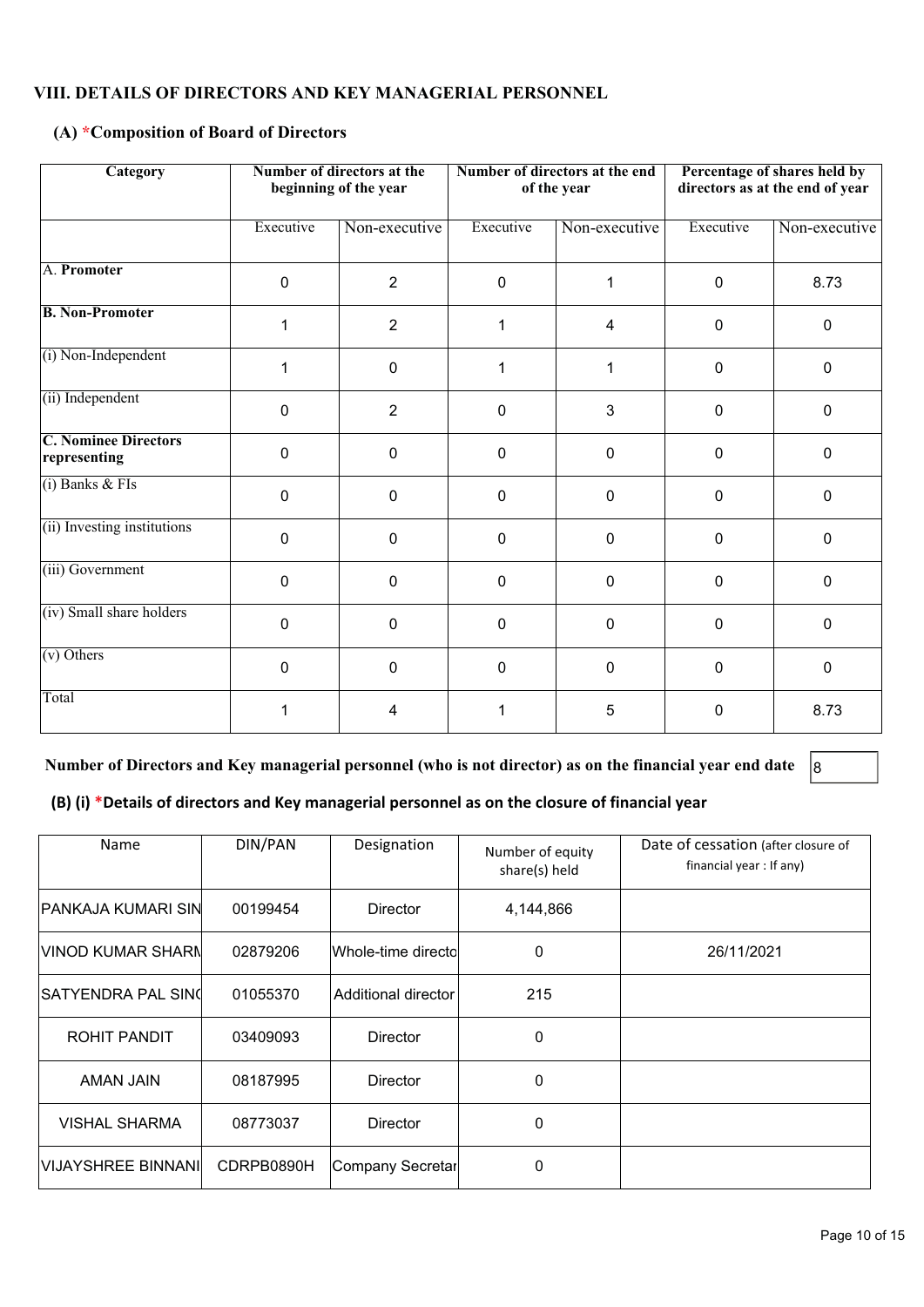| Name                                                                                   | DIN/PAN    | Designation                                                    | Number of equity<br>share(s) held                            | Date of cessation (after closure of<br>financial year : If any)     |  |
|----------------------------------------------------------------------------------------|------------|----------------------------------------------------------------|--------------------------------------------------------------|---------------------------------------------------------------------|--|
| SUNIL DUTT SHARMA                                                                      | AIGPS4618G | <b>CFO</b>                                                     | 0                                                            | 16/07/2021                                                          |  |
| (ii) Particulars of change in director(s) and Key managerial personnel during the year |            |                                                                |                                                              |                                                                     |  |
| Name                                                                                   | DIN/PAN    | Designation at the<br>beginning / during<br>the financial year | Date of appointment/<br>change in designation/<br>lcessation | Nature of change (Appointment/<br>Change in designation/ Cessation) |  |
| <b>ANIL GUPTA</b>                                                                      | 00079399   | Director                                                       | 01/07/2020                                                   | <b>CESSATION</b>                                                    |  |
| <b>AMAR SINGH</b>                                                                      | 00165567   | <b>Director</b>                                                | 01/08/2020                                                   | <b>CESSATION</b>                                                    |  |
|                                                                                        |            |                                                                |                                                              |                                                                     |  |

SATYENDRA PAL SIN( 01055370 Additional director | 12/02/2021 | APPOINTMENT

AMAN JAIN | 08187995 | Additional director | 30/06/2020 | APPOINTMENT

AMAN JAIN | 08187995 | Director | 28/12/2020 | CHANGE IN DESIGNATION

VISHAL SHARMA | 08773037 | Director | 28/12/2020 | CHANGE IN DESIGNATION

VISHAL SHARMA | 08773037 | Additional director | 30/06/2020 | APPOINTMENT

#### **IX. MEETINGS OF MEMBERS/CLASS OF MEMBERS/BOARD/COMMITTEES OF THE BOARD OF DIRECTORS**

 **A.** MEMBERS/CLASS /REQUISITIONED/NCLT/COURT CONVENED MEETINGS

| Number of meetings held      |                 |                                        |                                |                            |
|------------------------------|-----------------|----------------------------------------|--------------------------------|----------------------------|
| Type of meeting              | Date of meeting | Total Number of<br>Members entitled to | Attendance                     |                            |
|                              |                 | attend meeting                         | Number of members<br>lattended | % of total<br>shareholding |
| <b>ANNUAL GENERAL MEETIL</b> | 28/12/2020      | 12,647                                 | 64                             | 34.87                      |

#### **B. BOARD MEETINGS**

\*Number of meetings held  $\vert$ 7

| S. No. | Date of meeting | Total Number of directors<br>associated as on the date<br>of meeting | Attendance                      |                  |  |
|--------|-----------------|----------------------------------------------------------------------|---------------------------------|------------------|--|
|        |                 |                                                                      | Number of directors<br>attended | Ⅰ% of attendance |  |
|        | 30/06/2020      |                                                                      | 5                               | 71.43            |  |
| っ      | 31/07/2020      | 6                                                                    | 4                               | 66.67            |  |
| 3      | 07/08/2020      | 5                                                                    | 5                               | 100              |  |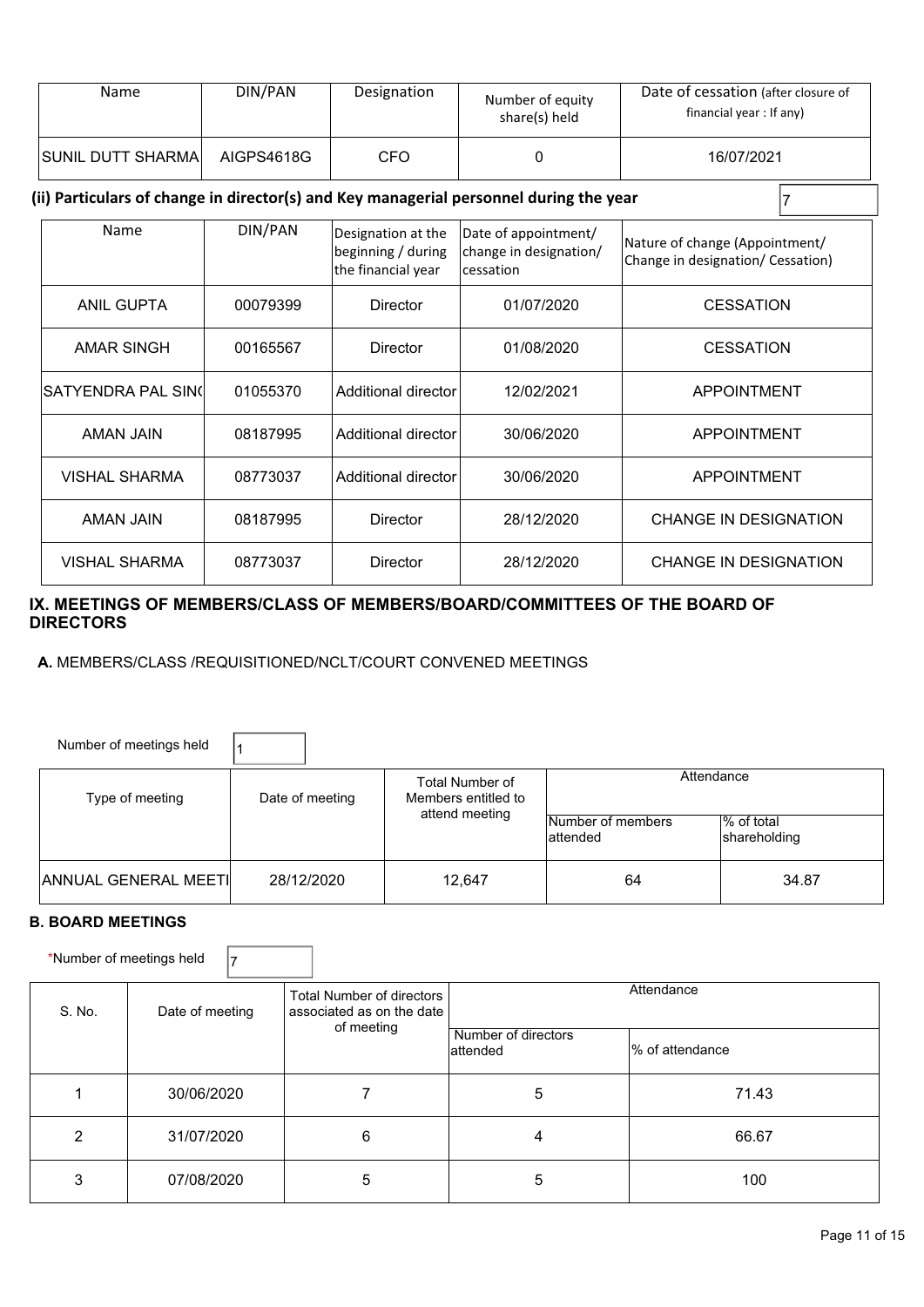| S. No. | Date of meeting | Total Number of directors<br>associated as on the date | Attendance                       |                  |  |  |
|--------|-----------------|--------------------------------------------------------|----------------------------------|------------------|--|--|
|        |                 | of meeting                                             | Number of directors<br>lattended | l% of attendance |  |  |
| 4      | 14/09/2020      | 5                                                      | $\sqrt{5}$                       | 100              |  |  |
| 5      | 12/11/2020      | 5                                                      | 4                                | 80               |  |  |
| 6      | 01/02/2021      | 5                                                      | 3                                | 60               |  |  |
|        | 12/02/2021      | 6                                                      | 5                                | 83.33            |  |  |

## **C. COMMITTEE MEETINGS**

| Number of meetings held |                              |                                | 16                                   |                                |                 |  |
|-------------------------|------------------------------|--------------------------------|--------------------------------------|--------------------------------|-----------------|--|
| S. No.                  | Type of<br>meeting           |                                | <b>Total Number</b><br>of Members as | Attendance                     |                 |  |
|                         |                              | Date of meeting on the date of | the meeting                          | Number of members<br>lattended | % of attendance |  |
| 1                       | AUDIT COMM 30/06/2020        |                                | 3                                    | $\overline{2}$                 | 66.67           |  |
| $\overline{2}$          | AUDIT COMM 31/07/2020        |                                | 3                                    | $\overline{2}$                 | 66.67           |  |
| 3                       | AUDIT COMM 07/08/2020        |                                | 3                                    | 3                              | 100             |  |
| $\overline{4}$          | AUDIT COMM 14/09/2020        |                                | 3                                    | 3                              | 100             |  |
| 5                       | AUDIT COMM 12/11/2020        |                                | 3                                    | $\overline{2}$                 | 66.67           |  |
| $6\,$                   | <b>AUDIT COMM 12/02/2021</b> |                                | 3                                    | 3                              | 100             |  |
| $\overline{7}$          | NOMINATION 30/06/2020        |                                | 3                                    | $\overline{2}$                 | 66.67           |  |
| 8                       | NOMINATION 31/07/2020        |                                | 3                                    | $\overline{2}$                 | 66.67           |  |
| $\boldsymbol{9}$        | NOMINATION 14/09/2020        |                                | 3                                    | 3                              | 100             |  |
| 10                      | NOMINATION 12/11/2020        |                                | 3                                    | $\overline{2}$                 | 66.67           |  |

## **D. \*ATTENDANCE OF DIRECTORS**

|           |                         | <b>Board Meetings</b>                                   |          |                                      | <b>Committee Meetings</b>                             |          |                       | Whether<br>attended AGM |
|-----------|-------------------------|---------------------------------------------------------|----------|--------------------------------------|-------------------------------------------------------|----------|-----------------------|-------------------------|
| S.<br>No. | Name<br>of the director | lNumber of<br>Meetings which Number of<br>Idirector was | Meetings | l% of<br>lattendance                 | Number of<br>Meetings which Number of<br>director was | Meetings | $%$ of<br>lattendance | held on                 |
|           | lentitled to<br>lattend | lattended                                               |          | lattended<br>lentitled to<br>lattend |                                                       |          | 30/09/2021            |                         |
|           |                         |                                                         |          |                                      |                                                       |          |                       | (Y/N/NA)                |
|           | <b>PANKAJA KU</b>       |                                                         | 4        | 57.14                                | 12                                                    |          | 58.33                 | Yes                     |
| 2         | VINOD KUMA              |                                                         |          | 100                                  | 0                                                     | 0        | $\Omega$              | Yes                     |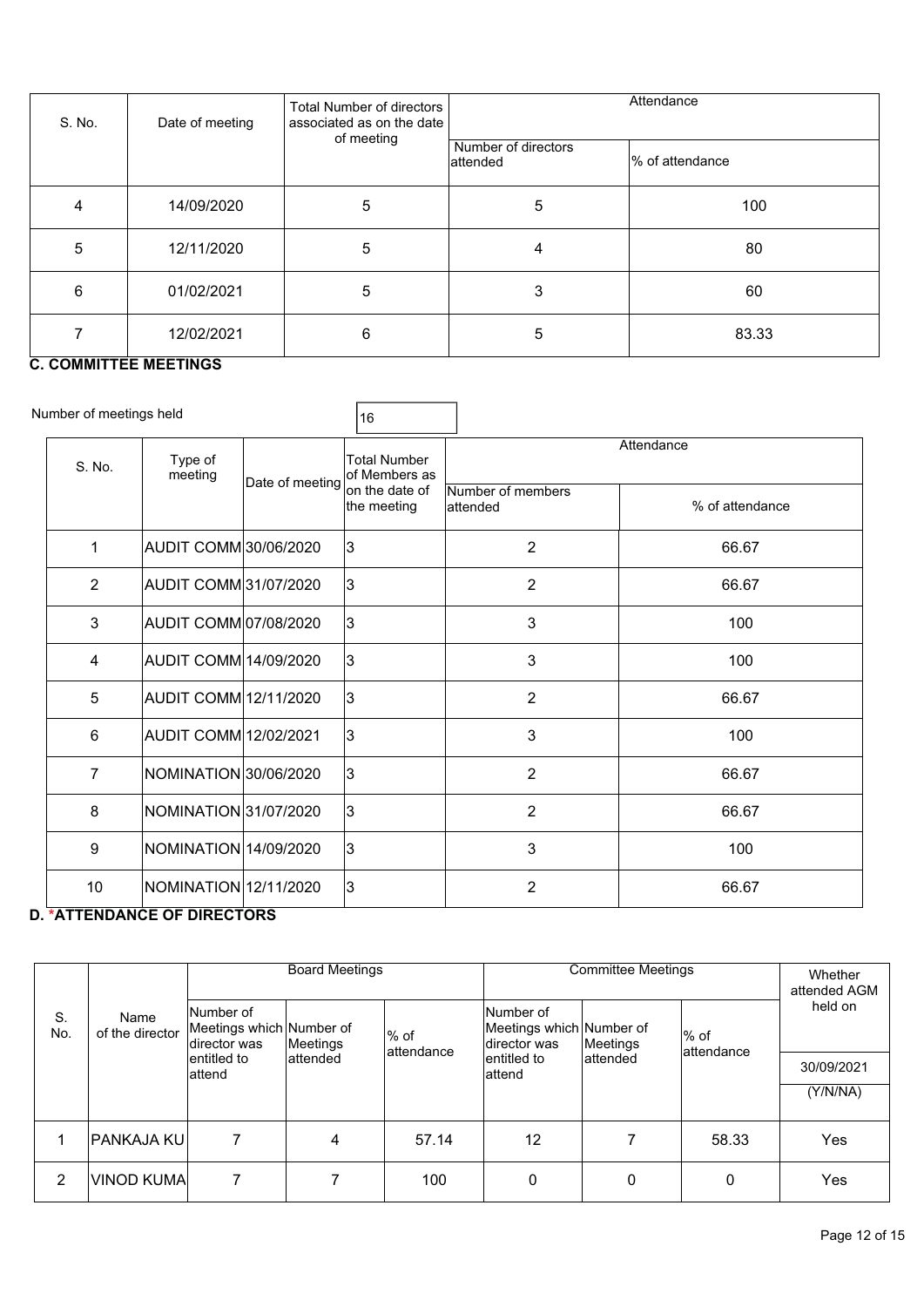| 3 | SATYENDRA          |   | 100   | 0      | 0  |     | Yes |
|---|--------------------|---|-------|--------|----|-----|-----|
| 4 | <b>ROHIT PAND</b>  | 5 | 71.43 | ົ<br>J | 3  | 100 | No  |
| 5 | AMAN JAIN          |   | 100   | 13     | 13 | 100 | Yes |
| 6 | <b>VISHAL SHAF</b> | 6 | 85.71 | 13     | 13 | 100 | Yes |

#### **X. \*REMUNERATION OF DIRECTORS AND KEY MANAGERIAL PERSONNEL**

 $\Box$  Nil

Number of Managing Director, Whole-time Directors and/or Manager whose remuneration details to be entered

| S. No. | Name                        | Designation | <b>Gross Salary</b> | Commission | Stock Option/<br>Sweat equity | <b>Others</b> | Total<br>Amount |
|--------|-----------------------------|-------------|---------------------|------------|-------------------------------|---------------|-----------------|
|        | VINOD KUMAR SH WHOLE-TIME L |             | 1,800,000           |            | 0                             | 4,200,000     | 0               |
|        | Total                       |             | 1,800,000           | 0          | 0                             | 4,200,000     | 6,000,000       |

 $\vert_1$ 

Number of CEO, CFO and Company secretary whose remuneration details to be entered <sup>2</sup>

| S. No. | Name                        | Designation | Gross Salary | Commission | Stock Option/<br>Sweat equity | Others    | Total<br>Amount |
|--------|-----------------------------|-------------|--------------|------------|-------------------------------|-----------|-----------------|
|        | <b>SUNIL DUTT SHAR</b>      | <b>CFO</b>  | 756,000      | 0          | 0                             | 1,493,400 | 0               |
| 2      | VIJAYSHREE BINN COMPANY SEC |             | 264,000      | 0          | 0                             | 380,392   | 0               |
|        | Total                       |             | 1,020,000    | 0          | 0                             | 1,873,792 | 2,893,792       |

Number of other directors whose remuneration details to be entered  $\begin{bmatrix} 7 \end{bmatrix}$ 

| S. No. | Name                       | Designation     | <b>Gross Salary</b> | Commission   | Stock Option/<br>Sweat equity | <b>Others</b> | Total<br>Amount |
|--------|----------------------------|-----------------|---------------------|--------------|-------------------------------|---------------|-----------------|
|        |                            |                 |                     |              |                               |               |                 |
| 1      | <b>AMAR SINGH</b>          | <b>CHAIRMAN</b> | $\mathbf{0}$        | $\mathbf{0}$ | 0                             | $\Omega$      | 0               |
| 2      | PANKAJA KUMARI CHAIRPERSON |                 | $\Omega$            | $\mathbf{0}$ | 0                             | 150,000       | 0               |
| 3      |                            | <b>DIRECTOR</b> | $\Omega$            | 0            | 0                             | 20,000        | 0               |
| 4      | <b>ROHIT PANDIT</b>        | <b>DIRECTOR</b> | 0                   | 0            | 0                             | 130,000       | 0               |
| 5      | AMAN JAIN                  | <b>DIRECTOR</b> | 0                   | 0            | 0                             | 270,000       | 0               |
| 6      | <b>VISHAL SHARMA</b>       | <b>DIRECTOR</b> | 0                   | 0            | 0                             | 250,000       | 0               |
| 7      | <b>ANIL GUPTA</b>          | <b>DIRECTOR</b> | $\Omega$            | $\mathbf{0}$ | 0                             | 50,000        | 0               |
|        | Total                      |                 | $\Omega$            | $\mathbf{0}$ | 0                             | 870,000       | 870,000         |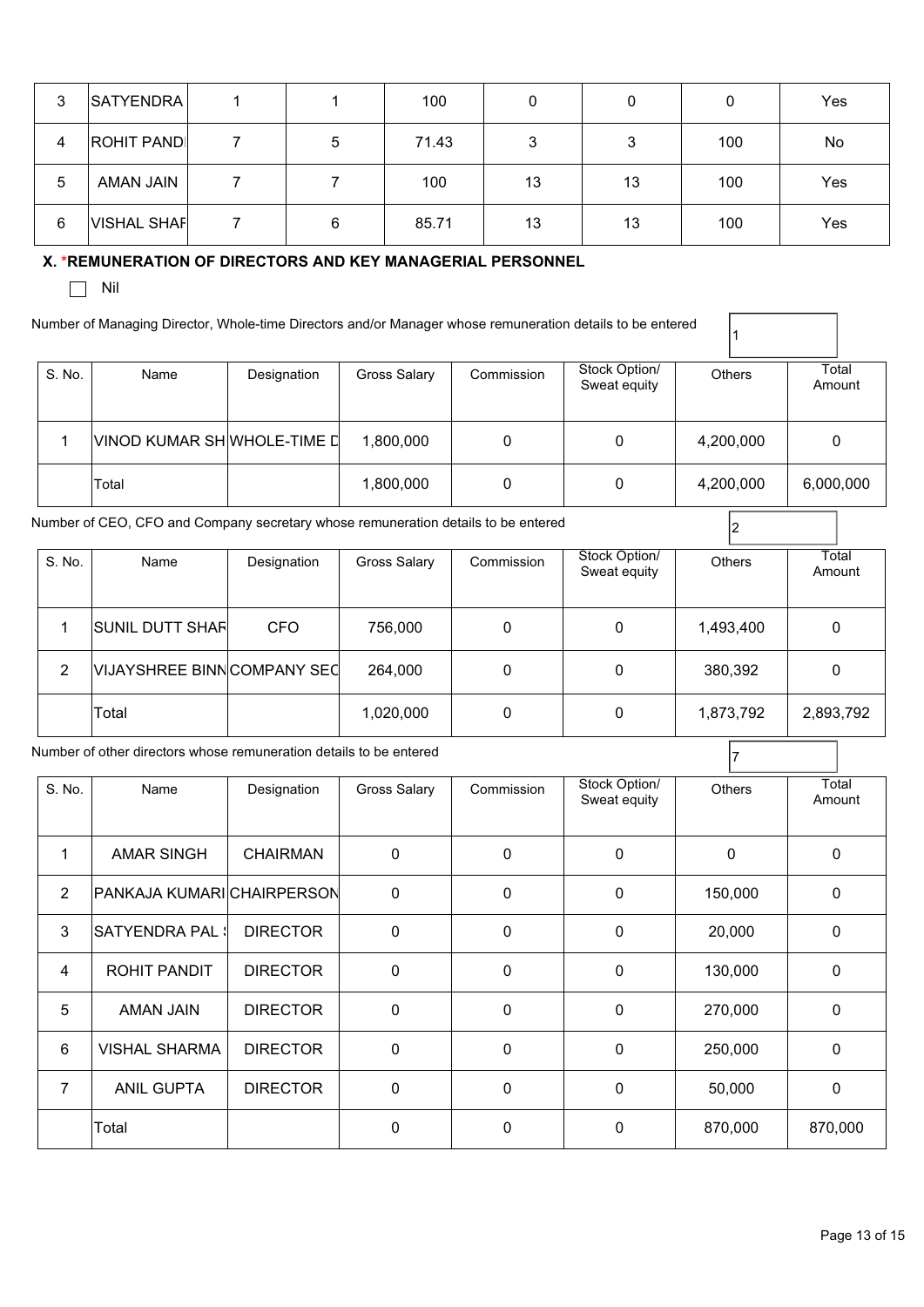#### **XI. MATTERS RELATED TO CERTIFICATION OF COMPLIANCES AND DISCLOSURES**

- \* A. Whether the company has made compliances and disclosures in respect of applicable  $\bigcirc$  Yes  $\bigcirc$  No<br>provisions of the Companies Act, 2013 during the year
	- B. If No, give reasons/observations

#### **XII. PENALTY AND PUNISHMENT - DETAILS THEREOF**

## (A) DETAILS OF PENALTIES / PUNISHMENT IMPOSED ON COMPANY/DIRECTORS /OFFICERS  $\boxtimes$  Nil

| Name of the<br>company/ directors/<br>lofficers | Name of the court/<br>Iconcerned<br>Authority | Date of Order | Name of the Act and<br>section under which<br>penalised / punished | Details of penalty/<br>punishment | Details of appeal (if any)<br>including present status |
|-------------------------------------------------|-----------------------------------------------|---------------|--------------------------------------------------------------------|-----------------------------------|--------------------------------------------------------|
|                                                 |                                               |               |                                                                    |                                   |                                                        |
|                                                 | (B) DETAILS OF COMPOUNDING OF OFFENCES        | Nil<br>M      |                                                                    |                                   |                                                        |

| Name of the<br>company/ directors/<br>lofficers | Name of the court/<br>Iconcerned<br>Authority | Date of Order | Name of the Act and<br>Isection under which<br>offence committed | <b>Particulars of</b><br>loffence | Amount of compounding (in<br>Rupees) |
|-------------------------------------------------|-----------------------------------------------|---------------|------------------------------------------------------------------|-----------------------------------|--------------------------------------|
|                                                 |                                               |               |                                                                  |                                   |                                      |

**XIII. Whether complete list of shareholders, debenture holders has been enclosed as an attachment** 

 $\odot$  Yes  $\odot$  No

#### **XIV. COMPLIANCE OF SUB-SECTION (2) OF SECTION 92, IN CASE OF LISTED COMPANIES**

In case of a listed company or a company having paid up share capital of Ten Crore rupees or more or turnover of Fifty Crore rupees or more, details of company secretary in whole time practice certifying the annual return in Form MGT-8.

| Name                           | IPAWAN KUMAR SARAWAGI         |  |  |
|--------------------------------|-------------------------------|--|--|
| Whether associate or fellow    | Associate <sup>O</sup> Fellow |  |  |
| Certificate of practice number | 4882                          |  |  |

#### **I/We certify that:**

(a) The return states the facts, as they stood on the date of the closure of the financial year aforesaid correctly and adequately. (b) Unless otherwise expressly stated to the contrary elsewhere in this Return, the Company has complied with all the provisions of the Act during the financial year.